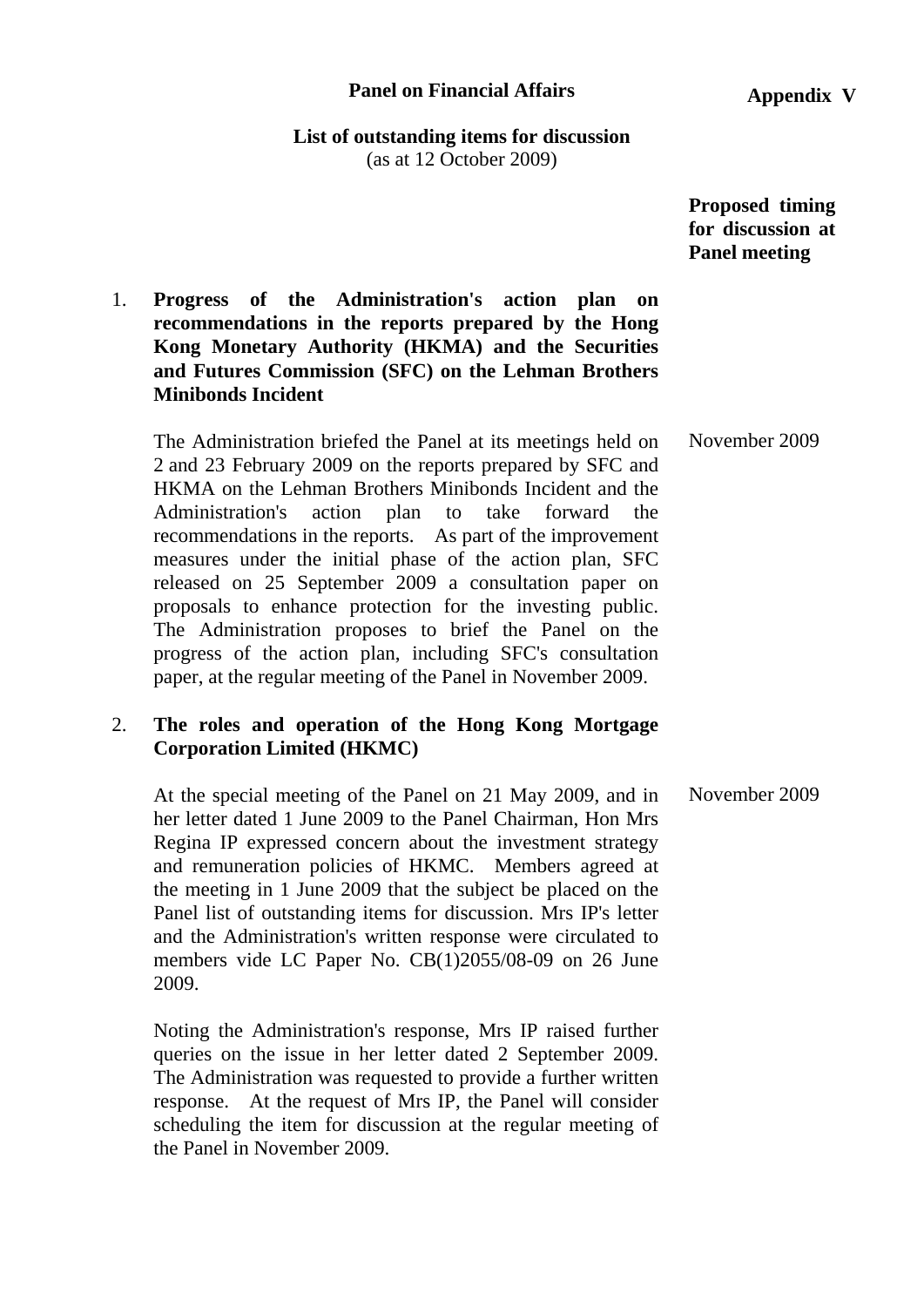#### 3. **Hong Kong's participation in Chiang Mai Initiative Multilateralization**

The Administration proposes to brief the Panel on Hong Kong's participation in Chiang Mai Initiative Multilateralization, a regional financial co-operation initiative. November 2009

# 4. **Briefing on the work of HKMA**

The Chief Executive of HKMA briefs the Panel on the work of HKMA on a regular basis. Such briefings are normally held in February, May and November each year. November 2009 February 2010 May 2010

### 5. **Briefing by the Financial Secretary (FS) on Hong Kong's latest overall economic situation**

The Panel has invited FS to brief the Panel and all other Legislative Council (LegCo) Members on macro economic issues on a regular basis since mid-1999. Such briefings are normally held in June and December each year. December 2009 June 2010

### 6. **2010-2011 Budget consultation**

| FS will consult the LegCo on the 2010-2011 Budget.                                                                                           | December 2009                   |    |
|----------------------------------------------------------------------------------------------------------------------------------------------|---------------------------------|----|
| Budget of SFC for the financial year of 2010 – 2011                                                                                          |                                 |    |
| In line with the usual practice, SFC will brief the Panel on its<br>budget for the coming financial year in late February or early<br>March. | $1^{\rm st}$<br>quarter<br>2010 | of |

# 8. **Proposed establishment of an independent Insurance Authority (IA)**

The Administration proposes to consult the Panel on the proposals for establishing an independent IA including its functions and powers, governance structure, organization framework and funding mechanism.  $2^{nd}$  quarter of 2010

# 9. **Policy response to the review of HKMA's work on banking stability**

HKMA will brief the Panel on the policy response to the To be confirmed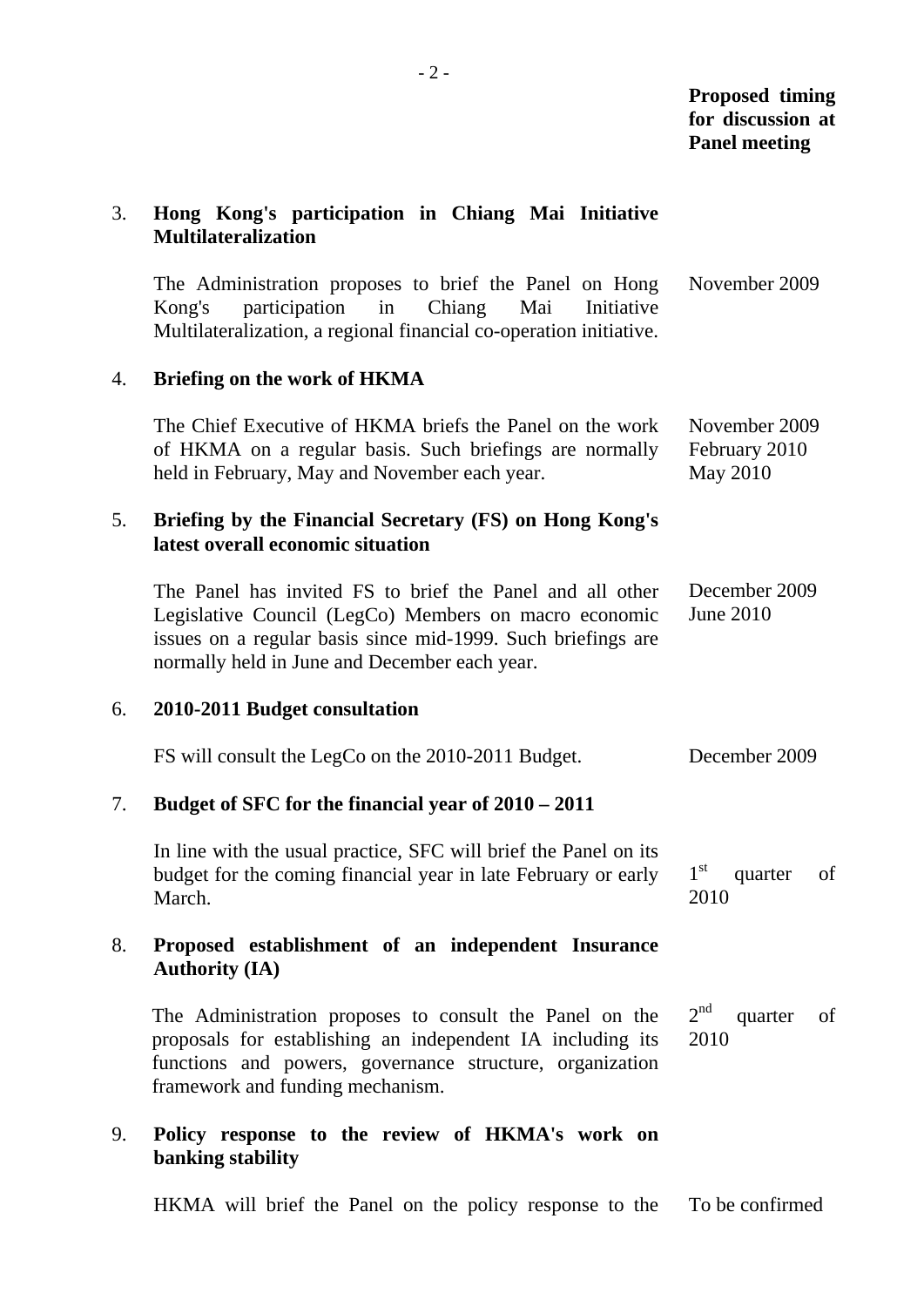review report.

#### 10. **Enhancing deposit protection under the Deposit Protection Scheme**

The Hong Kong Deposit Protection Board (the Board) briefed the Panel on the public consultation on enhancing deposit protection under the Deposit Protection Scheme (DPS) at its meeting held on 1 June 2009. The Board provided a report on the public consultation and a consultation paper on strengthening the operation of DPS in August 2009 (LC Paper No. CB(1)2491/08-09). To be confirmed

### 11. **Review of the "abscondee" regime under the Bankruptcy Ordinance (Cap.6) (BO)**

In the course of deliberation, members of the Bills Committee on Statute Law (Miscellaneous Provisions) Bill 2007 were advised by the Administration of its plan to review the "abscondee" regime (i.e. bankrupts who left Hong Kong and could not be contacted) under BO. The Administration further advised that taking into account the policy content involved in the review, and the fact that more time would be needed to study the issue and conduct necessary research into relevant developments in other common law jurisdictions and consultations, it was not appropriate or possible to include legislative amendment proposals with respect to the "abscondee" regime as a whole in the Bill. Any proposed legislative amendments to the "abscondee" regime should be taken forward in a separate exercise. To be confirmed

Members of the Bills Committee were concerned about the timeframe for introducing the proposed legislative amendments to the "abscondee" regime and whether public consultation would be conducted. The Bills Committee agreed that the issues should be referred to the Panel for follow-up. The Administration subsequently advised that it was in the process of conducting a research on the "abscondee" regime. Depending on the results of the research in 2009, it will then be in a better position to assess the scope of necessary amendments to BO and the likely timing to pursue such amendments.